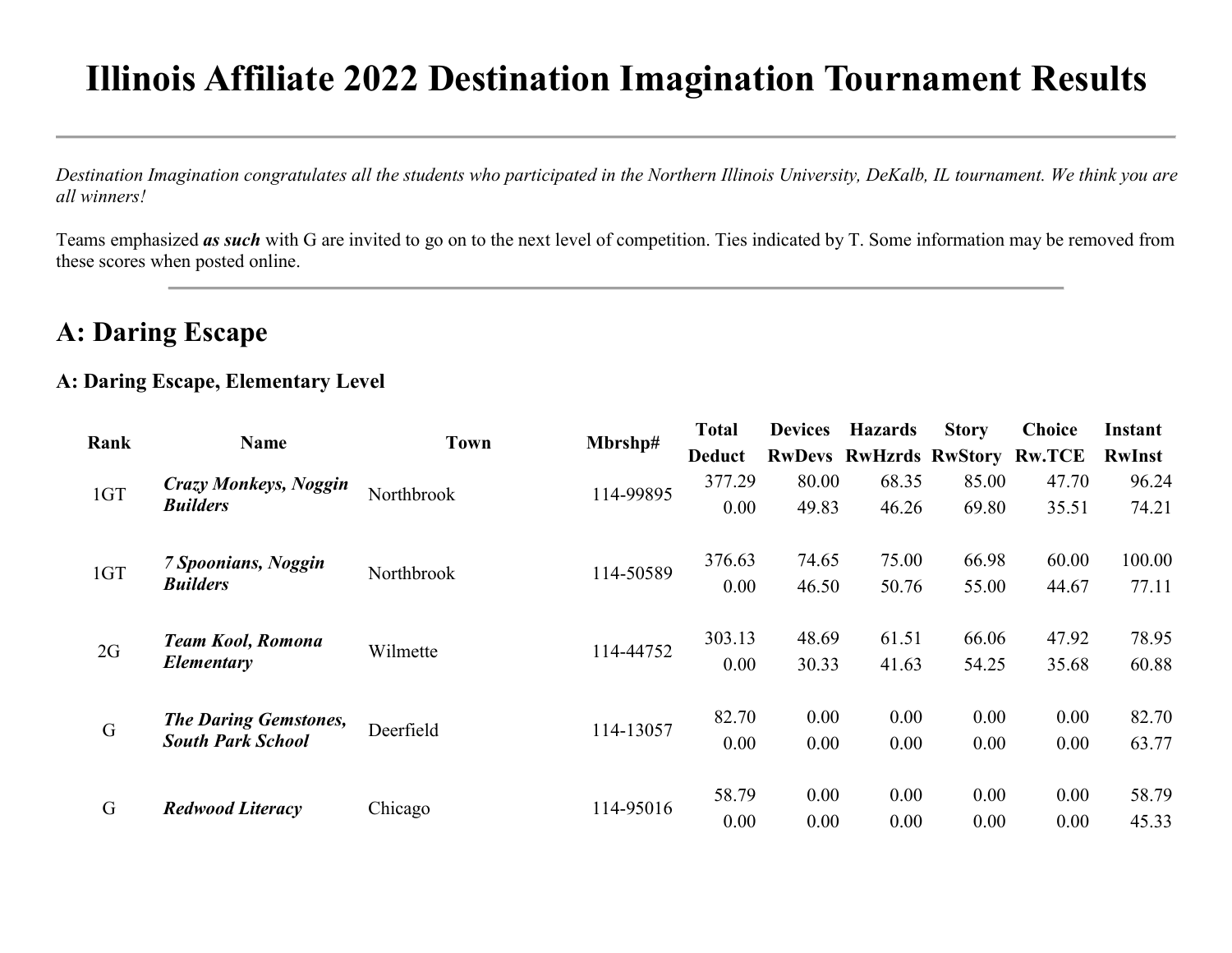#### A: Daring Escape, Middle Level

| Rank           | <b>Name</b>                         | Mbrshp#<br><b>Town</b> | <b>Total</b> | <b>Devices</b> | <b>Hazards</b> | <b>Story</b>                         | <b>Choice</b> | Instant |               |
|----------------|-------------------------------------|------------------------|--------------|----------------|----------------|--------------------------------------|---------------|---------|---------------|
|                |                                     |                        |              | <b>Deduct</b>  |                | <b>RwDevs RwHzrds RwStory Rw.TCE</b> |               |         | <b>RwInst</b> |
| 1 <sub>G</sub> | <b>All Four Legs On the</b>         | Northbrook             | 114-64821    | 362.21         | 80.00          | 75.00                                | 60.98         | 46.23   | 100.00        |
|                | <b>Ground, Noggin Builders</b>      |                        |              | 0.00           | 37.50          | 47.01                                | 51.51         | 35.57   | 70.68         |
|                | <b>The Free Range Potato</b>        |                        |              | 343.06         | 65.41          | 73.60                                | 70.50         | 55.03   | 78.52         |
| 2G             | Children, Noggin<br><b>Builders</b> | Northbrook             | 114-86662    | 0.00           | 30.66          | 46.13                                | 59.55         | 42.34   | 55.50         |
| 3G             | <b>Spangler Explorers,</b>          | Long Grove             | 114-00229    | 331.24         | 50.84          | 42.50                                | 85.00         | 60.00   | 92.90         |
|                | <b>StemTiger</b>                    |                        |              | 0.00           | 23.83          | 26.64                                | 71.80         | 46.16   | 65.66         |
| 4G             | <b>Rustier Metal Things,</b>        | Northbrook             | 114-38893    | 313.21         | 61.53          | 62.24                                | 66.85         | 47.12   | 75.47         |
|                | <b>Noggin Builders</b>              |                        |              | 0.00           | 28.84          | 39.01                                | 56.47         | 36.25   | 53.34         |
| 5G             | Pirates Blade, Maywood-             | Melrose Park           | 114-19458    | 211.04         | 45.50          | 45.28                                | 45.03         | 26.87   | 48.36         |
|                | <b>Melrose Park District 89</b>     |                        |              | 0.00           | 21.33          | 28.38                                | 38.04         | 20.67   | 34.18         |

### B: Up Close

#### B: Up Close, Elementary Level

| Rank           |                                | Town      |           | <b>Total</b>  | Central       | Choice        | Instant       |
|----------------|--------------------------------|-----------|-----------|---------------|---------------|---------------|---------------|
|                | Name                           |           | Mbrshp#   | <b>Deduct</b> | <b>Rw.Cen</b> | <b>Rw.TCE</b> | <b>RwInst</b> |
|                | <b>Your Majesties, Baker</b>   |           |           | 400.00        | 240.00        | 60.00         | 100.00        |
| 1 <sub>G</sub> | <b>Demonstration School</b>    | Wilmette  | 114-17761 | 0.00          | 163.80        | 40.12         | 90.66         |
|                | <b>Bacteria Busters, South</b> | Deerfield |           | 369.20        | 212.03        | 58.64         | 98.53         |
| 2G             | <b>Park School</b>             |           | 114-33936 | 0.00          | 144.71        | 39.21         | 89.33         |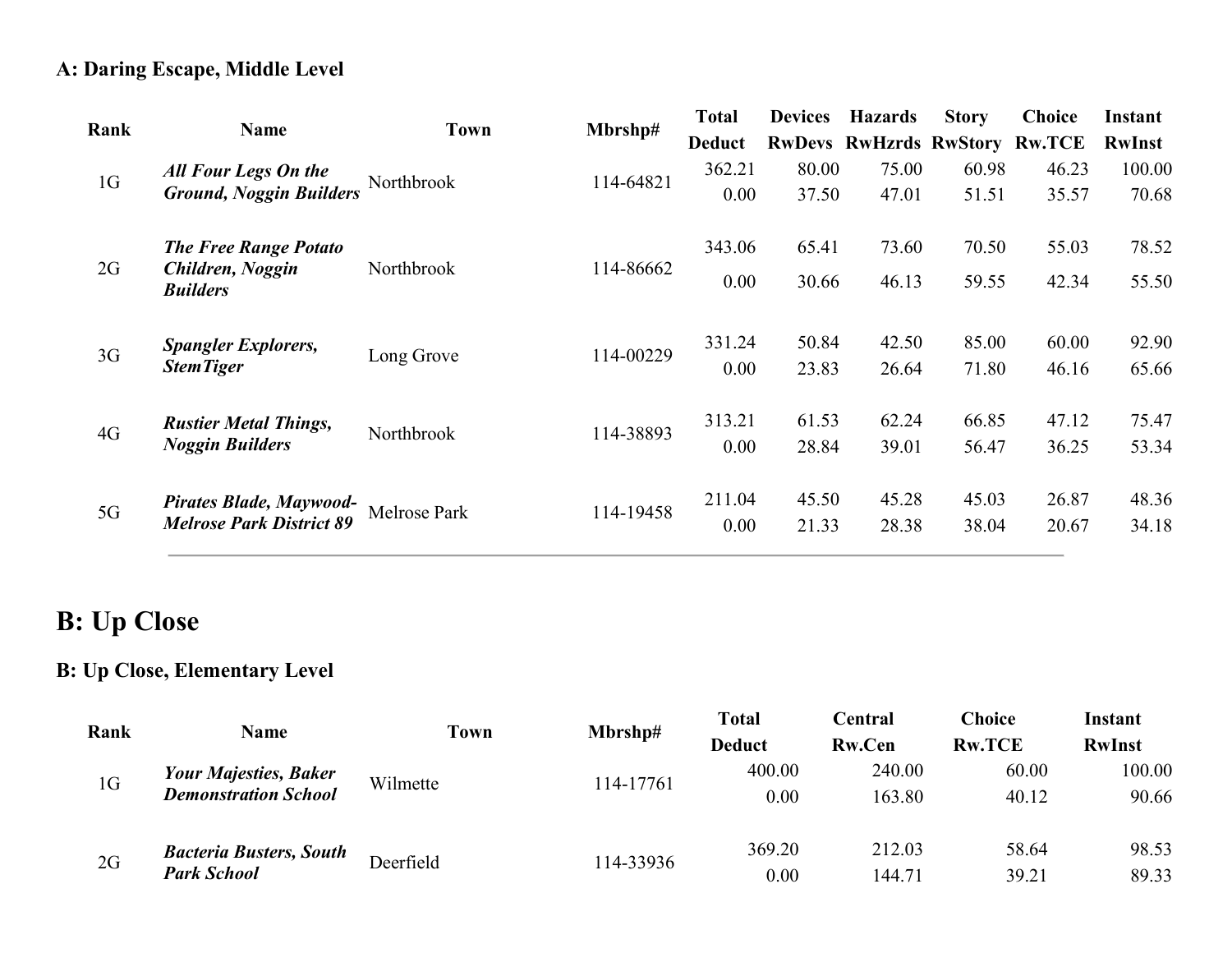| 3G | <b>DInosaurs, Walden</b><br><b>School</b>                           | Deerfield, Illinois | 114-43352 | 333.67<br>0.00 | 222.04<br>151.54 | 53.67<br>35.89 | 57.96<br>52.55 |
|----|---------------------------------------------------------------------|---------------------|-----------|----------------|------------------|----------------|----------------|
| 4G | <b>Micro Wildfires, Wilson</b><br><b>Int. School</b>                | Pekin               | 114-76829 | 321.62<br>0.00 | 214.05<br>146.09 | 51.68<br>34.56 | 55.89<br>50.67 |
| 5G | <b>Rowdy Raiders,</b><br><b>Maywood-Melrose Park</b><br>District 89 | Melrose Park        | 114-90465 | 247.04<br>0.00 | 171.38<br>116.97 | 53.84<br>36.00 | 21.82<br>19.78 |

### B: Up Close, Middle Level

| Rank           | <b>Name</b>                                         | <b>Town</b>  | Mbrshp#   | <b>Total</b><br><b>Deduct</b> | Central<br><b>Rw.Cen</b> | <b>Choice</b><br><b>Rw.TCE</b> | Instant<br><b>RwInst</b> |
|----------------|-----------------------------------------------------|--------------|-----------|-------------------------------|--------------------------|--------------------------------|--------------------------|
|                | MayBEE, Maybe Not,                                  | Northbrook   |           | 382.59                        | 240.00                   | 60.00                          | 82.59                    |
| 1 <sub>G</sub> | <b>Noggin Builders</b>                              |              | 114-40303 | 0.00                          | 184.51                   | 43.23                          | 49.00                    |
|                |                                                     | Deerfield    | 114-88464 | 351.78                        | 198.58                   | 53.20                          | 100.00                   |
| 2G             | <b>Caruso Middle School</b>                         |              |           | 0.00                          | 152.67                   | 38.33                          | 59.33                    |
|                | <b>Three Scientific Besties,</b>                    |              |           | 325.23                        | 212.88                   | 51.67                          | 60.68                    |
| 3G             | <b>Broadmoor Junior High</b> Pekin<br><b>School</b> |              | 114-69162 | 0.00                          | 163.66                   | 37.23                          | 36.00                    |
|                | <b>Four Random People,</b>                          |              |           | 237.26                        | 140.38                   | 45.19                          | 51.69                    |
| 4G             | <b>Wilmette Junior High</b><br><b>School</b>        | Wilmette     | 114-62308 | 0.00                          | 107.92                   | 32.56                          | 30.67                    |
|                | Pirates, Maywood-                                   |              |           | 232.91                        | 153.86                   | 45.51                          | 33.54                    |
| 5G             | <b>Melrose Park District 89</b>                     | Melrose Park | 114-39252 | 0.00                          | 118.29                   | 32.79                          | 19.90                    |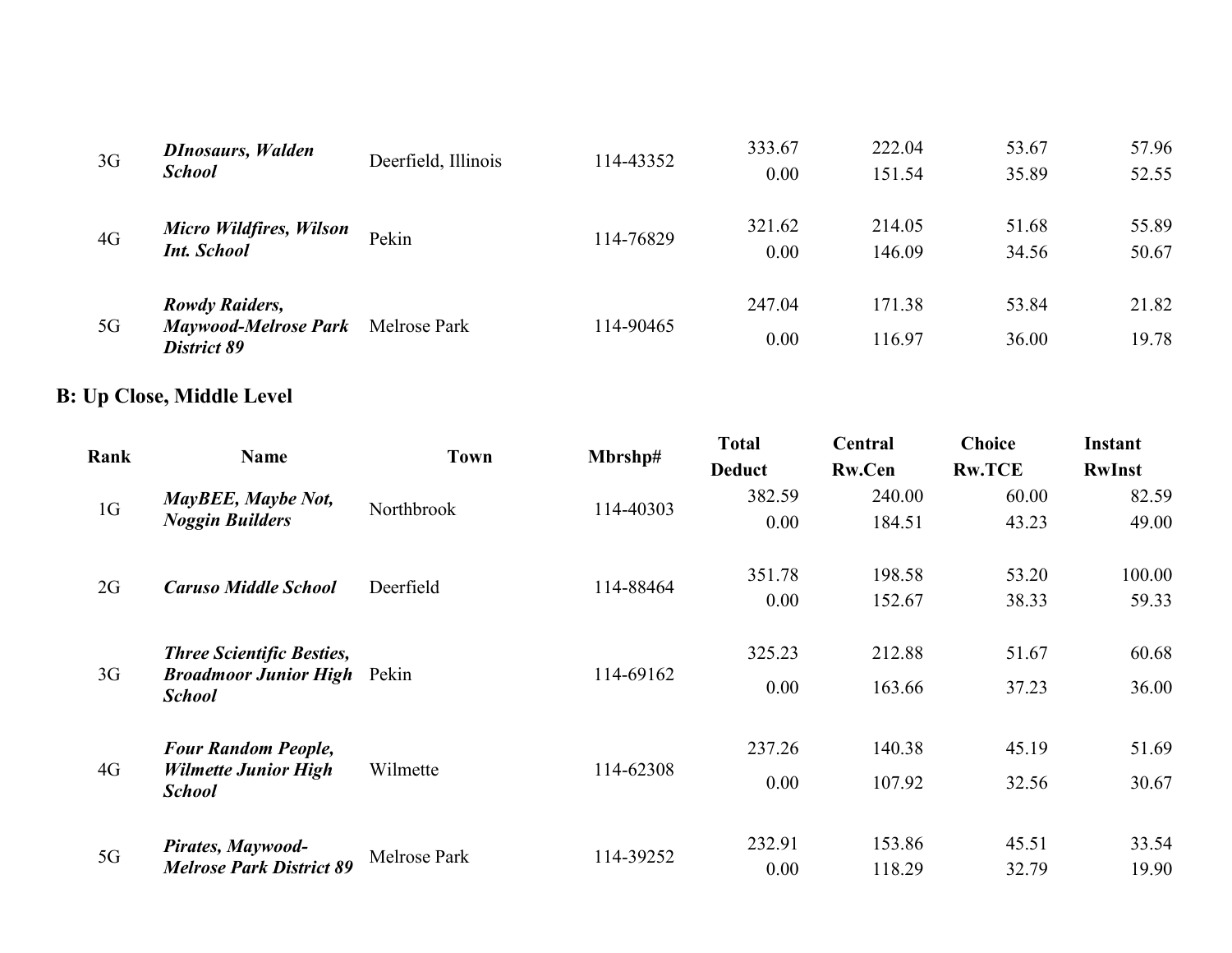## C: Tricky Tales

### C: Tricky Tales, Elementary Level

| Rank           | <b>Name</b>                                              | <b>Town</b> | Mbrshp#   | <b>Total</b>  | Central       | <b>Choice</b> | <b>Instant</b> |
|----------------|----------------------------------------------------------|-------------|-----------|---------------|---------------|---------------|----------------|
|                |                                                          |             |           | <b>Deduct</b> | <b>Rw.Cen</b> | <b>Rw.TCE</b> | <b>RwInst</b>  |
| 1G             | <b>Insert Name Here</b> _____,                           |             |           | 400.00        | 240.00        | 60.00         | 100.00         |
|                | <b>Walden School</b>                                     | Deerfield   | 114-15533 | 0.00          | 188.92        | 54.18         | 65.80          |
| 2G             | DI Dinamite, Immaculate<br>Elmhurst                      |             | 114-64380 | 323.70        | 229.93        | 50.38         | 43.39          |
|                | <b>Conception Grade School</b>                           |             |           | 0.00          | 180.99        | 45.49         | 28.55          |
| 3 <sub>G</sub> | <b>Exploding Kittens, South</b>                          | Deerfield   | 114-20541 | 293.82        | 195.93        | 41.16         | 56.73          |
|                | <b>Park School</b>                                       |             |           | 0.00          | 154.23        | 37.17         | 37.33          |
| 4G             | <b>Tricky Tricksters,</b>                                | Wilmette    | 114-76150 | 252.50        | 182.62        | 39.50         | 30.38          |
|                | Romona Elementary                                        |             |           | 0.00          | 143.75        | 35.67         | 19.99          |
|                | <b>DI</b> Darklings,                                     |             |           | 249.81        | 165.31        | 40.61         | 43.89          |
| 5G             | <b>Immaculate Conception</b><br><b>Grade School</b>      | Elmhurst    | 114-86754 | 0.00          | 130.13        | 36.67         | 28.88          |
|                | <b>Camouflaged</b>                                       |             |           | 242.38        | 161.53        | 33.59         | 47.26          |
| 6G             | <b>Chameleons, South Park Deerfield</b><br><b>School</b> |             | 114-99990 | 0.00          | 127.15        | 30.33         | 31.10          |
| 7G             | <b>Flaming cobras,</b>                                   | Evanston    | 114-34328 | 218.58        | 167.87        | 30.28         | 20.43          |
|                | <b>Independent</b>                                       |             |           | 0.00          | 132.14        | 27.34         | 13.44          |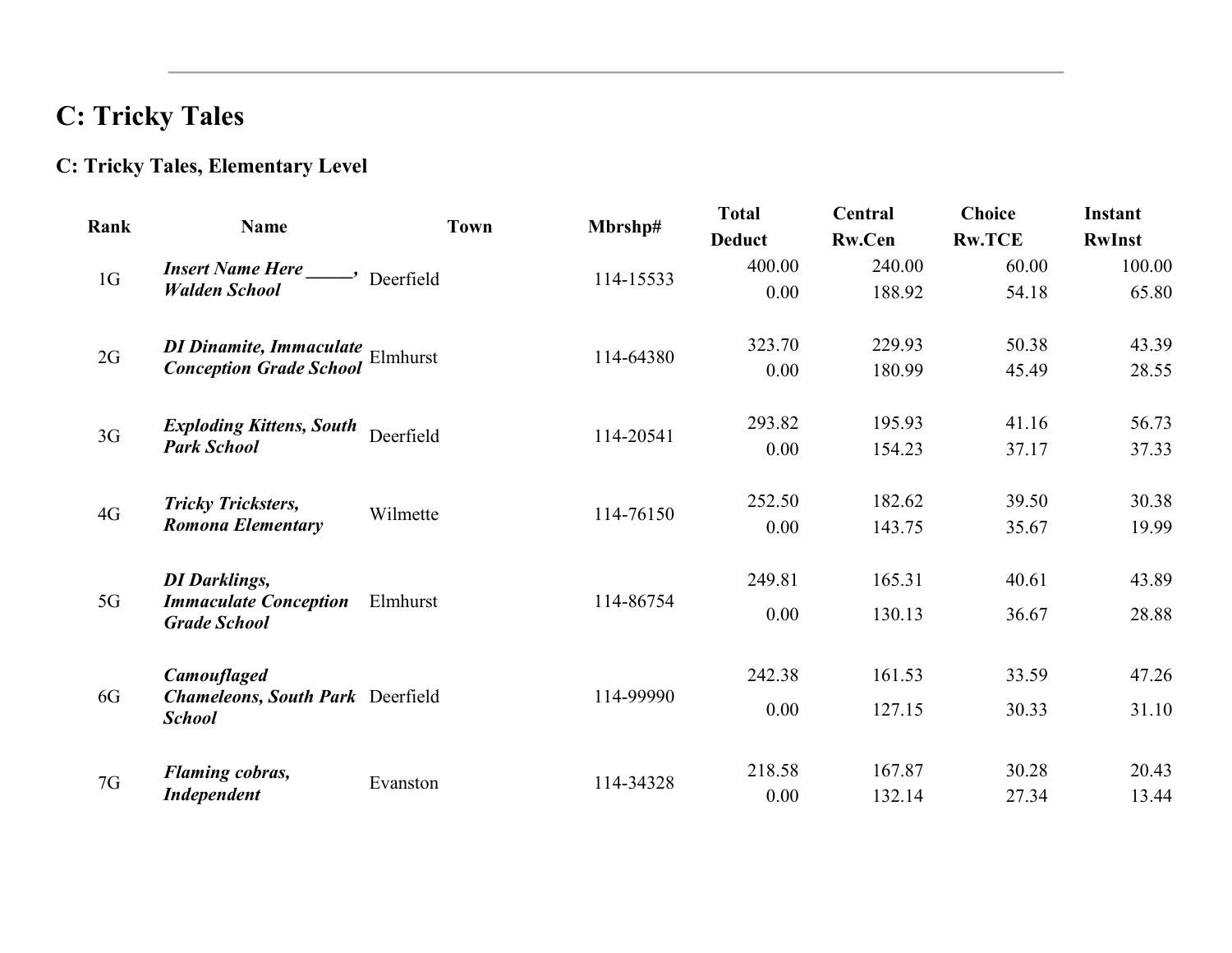#### C: Tricky Tales, EL-Iowa Level

| Rank           | Name                       | Town              | Mbrshp#  | <b>Total</b><br><b>Deduct</b> | <b>Central</b><br><b>Rw.Cen</b> | <b>Choice</b><br><b>Rw.TCE</b> | Instant<br><b>RwInst</b> |
|----------------|----------------------------|-------------------|----------|-------------------------------|---------------------------------|--------------------------------|--------------------------|
| 1 <sub>G</sub> | <b>The Hand, maharishi</b> | 10 <sub>W</sub> a | 12-45216 | 395.00                        | 240.00                          | 60.00                          | 100.00                   |
|                | school                     |                   |          | 5.00                          | 19.20                           | 38.50                          | 43.12                    |

#### C: Tricky Tales, Middle Level

| Rank           | <b>Name</b>                                                             | Town                 | Mbrshp#   | <b>Total</b><br><b>Deduct</b> | Central<br>Rw.Cen | <b>Choice</b><br><b>Rw.TCE</b> | Instant<br><b>RwInst</b> |
|----------------|-------------------------------------------------------------------------|----------------------|-----------|-------------------------------|-------------------|--------------------------------|--------------------------|
|                | <b>Destination</b>                                                      |                      |           | 382.58                        | 240.00            | 59.62                          | 82.96                    |
| 1 <sub>G</sub> | Procrastination,<br><b>Immaculate Conception</b><br><b>Grade School</b> | Elmhurst             | 114-45910 | 0.00                          | 215.49            | 56.43                          | 66.56                    |
|                | <b>This Spoon Distorts My</b>                                           |                      |           | 370.82                        | 221.36            | 60.00                          | 89.46                    |
| 2G             | <b>Face, Wilmette Junior</b><br><b>High School</b>                      | Wilmette             | 114-07458 | 0.00                          | 198.75            | 56.79                          | 71.77                    |
|                | Likes, Views and                                                        |                      |           | 361.68                        | 213.54            | 48.14                          | 100.00                   |
| 3G             | <b>Numbers, The BGVH</b><br>friends                                     | <b>Buffalo Grove</b> | 114-07269 | 0.00                          | 191.73            | 45.56                          | 80.23                    |
|                | Paparazzi Penguins,                                                     |                      |           | 315.58                        | 195.09            | 46.95                          | 73.54                    |
| 4G             | <b>Beach Park Middle</b><br><b>School</b>                               | <b>Beach Park</b>    | 114-39324 | 0.00                          | 175.17            | 44.44                          | 59.00                    |
| 5G             | <b>Tricky Ducksters</b> , Wilson Pekin                                  |                      | 114-95094 | 295.60                        | 174.88            | 54.93                          | 65.79                    |
|                | <b>Int. School</b>                                                      |                      |           | 0.00                          | 157.02            | 51.99                          | 52.78                    |
|                | <b>D.I. Tricksteration,</b>                                             |                      |           | 293.51                        | 173.21            | 45.08                          | 75.22                    |
| 6G             | <b>Highcrest Middle School</b>                                          | Wilmette             | 114-16705 | 0.00                          | 155.52            | 42.67                          | 60.35                    |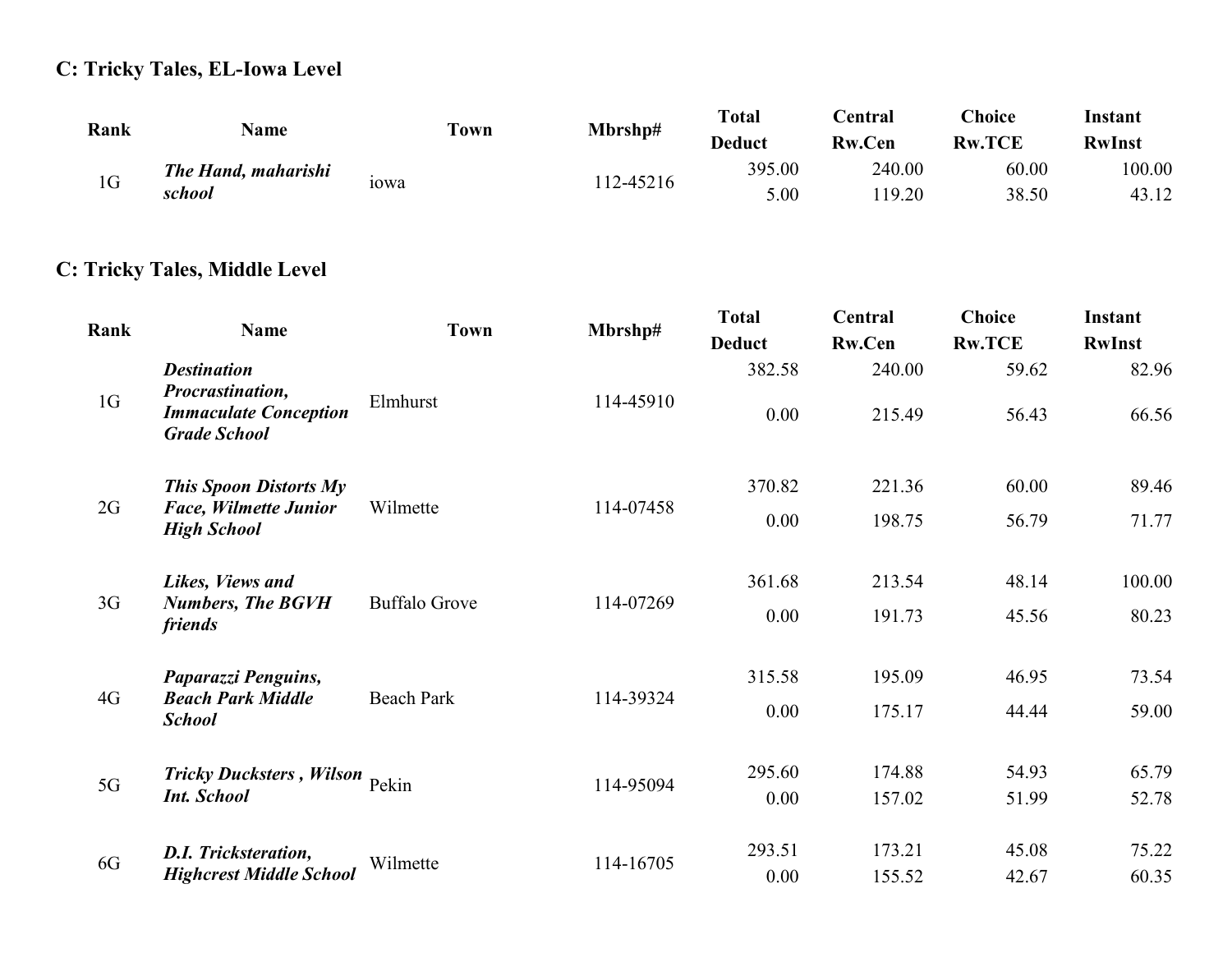| 7G  | <b>Fancy Fine Artists,</b><br><b>Glenside Middle School</b>  | Glendale Heights  | 114-99584 | 289.69<br>0.00 | 161.12<br>144.67 | 38.98<br>36.89 | 89.59<br>71.88 |
|-----|--------------------------------------------------------------|-------------------|-----------|----------------|------------------|----------------|----------------|
| 8G  | <b>Forever Fruities, Beach</b><br><b>Park Middle School</b>  | <b>Beach Park</b> | 114-61436 | 280.74<br>0.00 | 171.05<br>153.58 | 44.61<br>42.22 | 65.08<br>52.21 |
| 9G  | <b>Geeky Greekies, Wilmette</b><br><b>Junior High School</b> | Wilmette          | 114-00084 | 270.95<br>0.00 | 165.35<br>148.46 | 43.55<br>41.22 | 62.05<br>49.78 |
| 10G | <b>The Artists, Westchester</b><br><b>Middle School</b>      | Westchester       | 114-51128 | 218.19<br>0.00 | 112.00<br>100.56 | 28.76<br>27.22 | 77.43<br>62.12 |

#### C: Tricky Tales, Secondary Level

| Rank |                              | <b>Town</b> | Mbrshp#  | <b>Total</b>  | ∑entral       | <b>Choice</b> | Instant       |
|------|------------------------------|-------------|----------|---------------|---------------|---------------|---------------|
|      | <b>Name</b>                  |             |          | <b>Deduct</b> | <b>Rw.Cen</b> | <b>Rw.TCE</b> | <b>RwInst</b> |
| 1G   | <b>File Edit Format View</b> | Grayslake   | 14-38556 | 400.00        | 240.00        | 60.00         | 100.00        |
|      | Help!, The Cre8ory           |             |          | $0.00\,$      | .77.51        | 57.34         | 66.77         |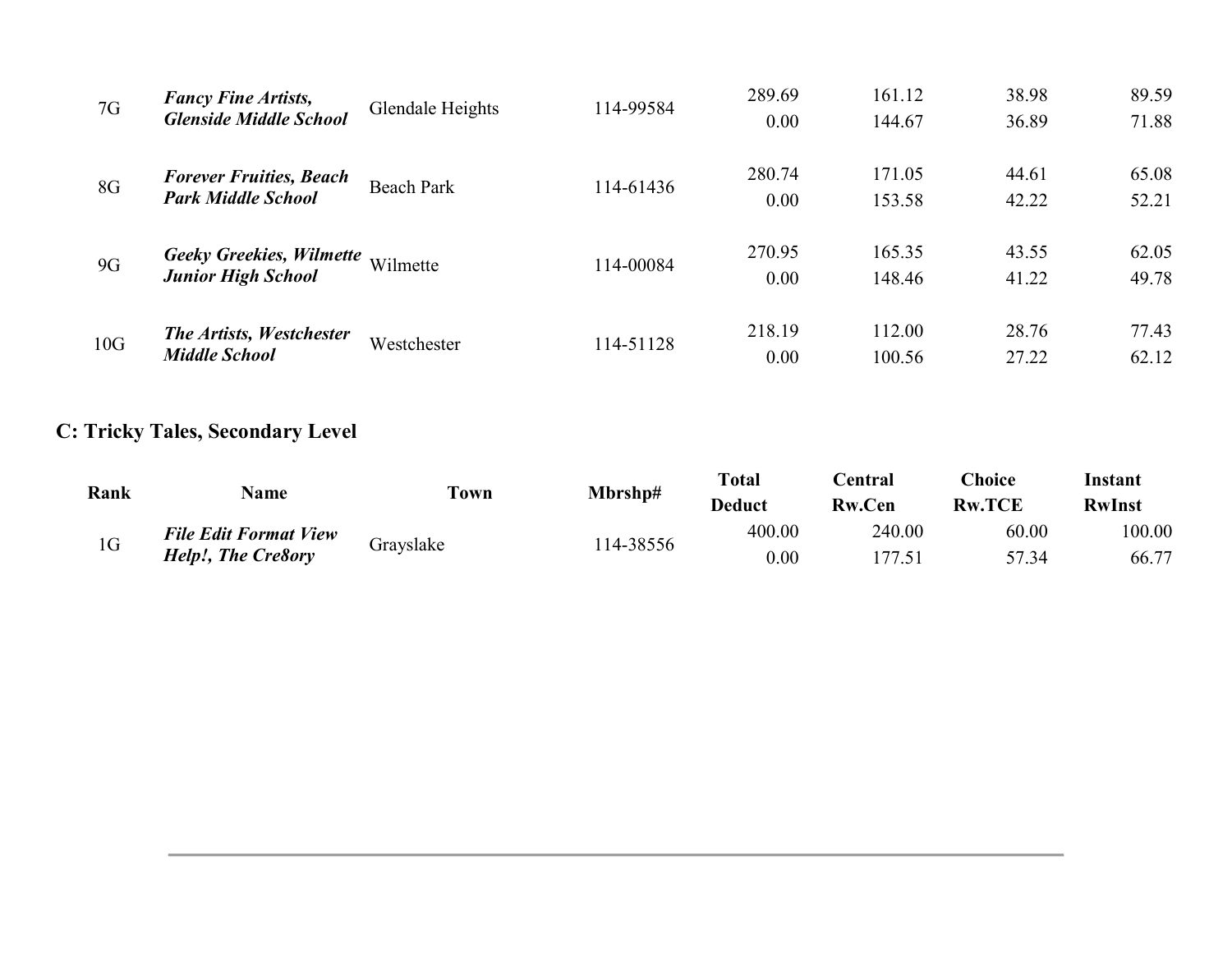### D: Festival Frenzy

#### D: Festival Frenzy, Elementary Level

| Rank           | <b>Name</b>                                                | <b>Town</b> | Mbrshp#   | <b>Total</b>  | Central       | Instant       |
|----------------|------------------------------------------------------------|-------------|-----------|---------------|---------------|---------------|
|                |                                                            |             |           | <b>Deduct</b> | <b>Rw.Cen</b> | <b>RwInst</b> |
|                | Terra Subhah Gaea,                                         |             |           | 359.09        | 272.68        | 86.41         |
| 1G             | <b>Gurnee Independent</b><br><b>Team</b>                   | Gurnee      | 114-33010 | 0.00          | 183.14        | 76.33         |
| 2G             | <b>Wacky Waffles,<br/>Washington Int. School</b>           | Pekin       | 114-64695 | 337.72        | 300.00        | 37.72         |
|                |                                                            |             |           | 0.00          | 201.49        | 33.32         |
| 3 <sub>G</sub> | <b>D.I. Frenzy, Immaculate<br/>Conception Grade School</b> | Elmhurst    | 114-81622 | 300.48        | 200.48        | 100.00        |
|                |                                                            |             |           | 0.00          | 134.65        | 88.33         |
| 4G             | <b>DI Sharks, Wilson Int.</b>                              | Pekin       | 114-02888 | 209.56        | 172.59        | 36.97         |
|                | <b>School</b>                                              |             |           | 0.00          | 115.92        | 32.66         |

#### D: Festival Frenzy, EL- Iowa Level

| Rank           | <b>Name</b>        | <b>Town</b><br>Mbrshp# |          | <b>Total</b> | <b>Central</b> | Instant       |
|----------------|--------------------|------------------------|----------|--------------|----------------|---------------|
|                |                    |                        |          | Deduct       | <b>Rw.Cen</b>  | <b>RwInst</b> |
| 1 <sub>G</sub> | # Juice, Maharishi | Fairfield              | 12-57287 | 400.00       | 300.00         | 100.00        |
|                | School             |                        |          | $0.00\,$     | 160.33         | 90.99         |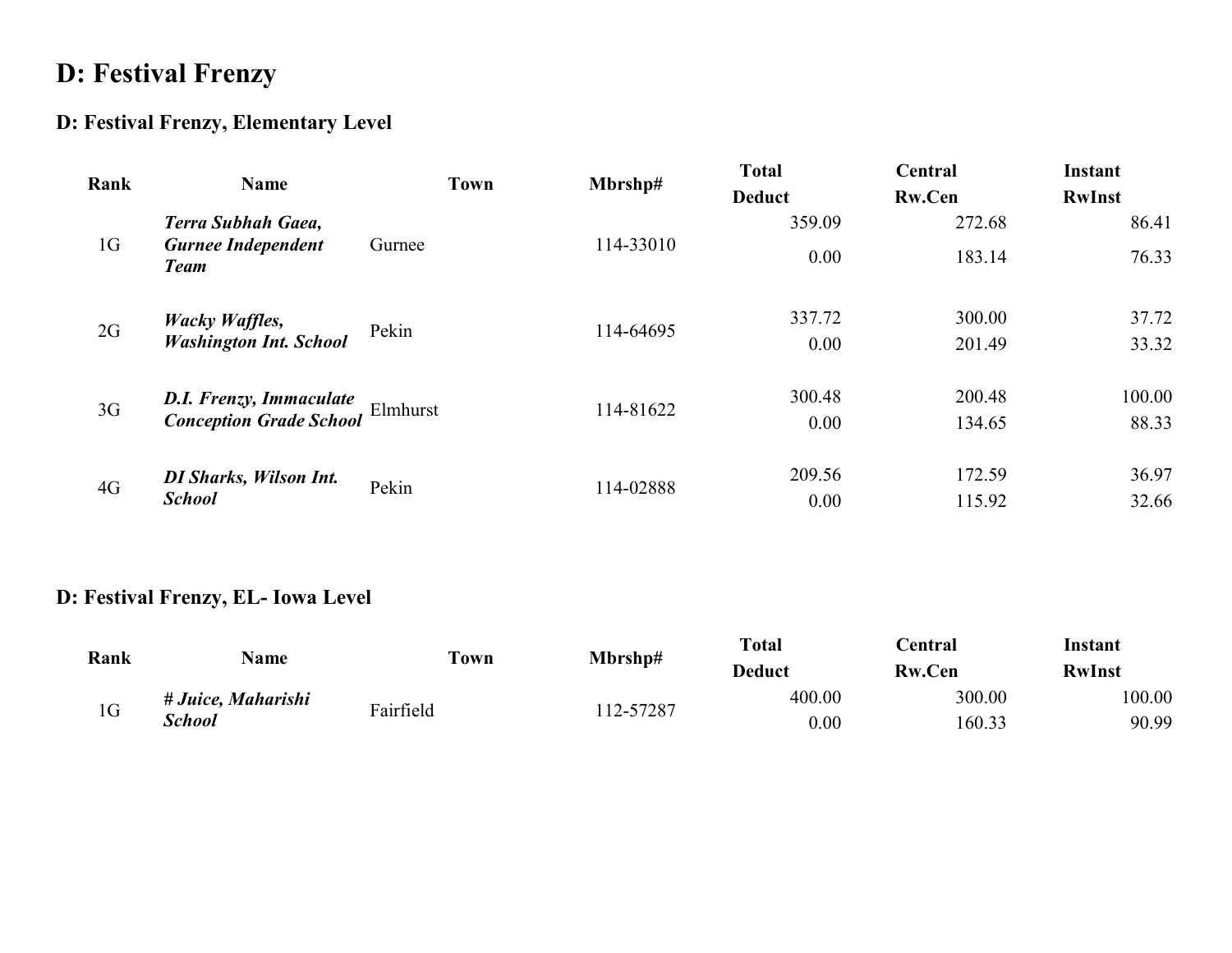#### D: Festival Frenzy, Middle Level

| Rank           | <b>Name</b>                                            | Town              | Mbrshp#   | <b>Total</b>  | Central       | Instant       |  |
|----------------|--------------------------------------------------------|-------------------|-----------|---------------|---------------|---------------|--|
|                |                                                        |                   |           | <b>Deduct</b> | <b>Rw.Cen</b> | <b>RwInst</b> |  |
|                | Howe Boyz $+$ , Beach                                  | <b>Beach Park</b> |           | 400.00        | 300.00        | 100.00        |  |
| 1 <sub>G</sub> | <b>Park Middle School</b>                              |                   | 114-95794 | 0.00          | 236.72        | 64.11         |  |
| 2G             | The 3 Musketeers, Beach                                | <b>Beach Park</b> | 114-59770 | 296.29        | 257.79        | 38.50         |  |
|                | <b>Park Middle School</b>                              |                   |           | 0.00          | 203.41        | 24.68         |  |
|                | <b>DI Divas, Glenside</b>                              | Glendale Heights  | 114-83050 | 261.13        | 195.62        | 65.51         |  |
| 3 <sub>G</sub> | <b>Middle School</b>                                   |                   |           | 0.00          | 154.36        | 42.00         |  |
|                | <b>Fire Breathing Dino</b>                             |                   |           | 233.76        | 189.38        | 44.38         |  |
| 4G             | <b>Nuggies, Washington Int. Pekin</b><br><b>School</b> |                   | 114-43671 | 0.00          | 149.43        | 28.45         |  |
|                | <b>British Meatballz, Beach</b>                        |                   |           | 174.20        | 151.66        | 22.54         |  |
| 5G             | <b>Park Middle School</b>                              | <b>Beach Park</b> | 114-55258 | 0.00          | 119.67        | 14.45         |  |
|                |                                                        |                   |           |               |               |               |  |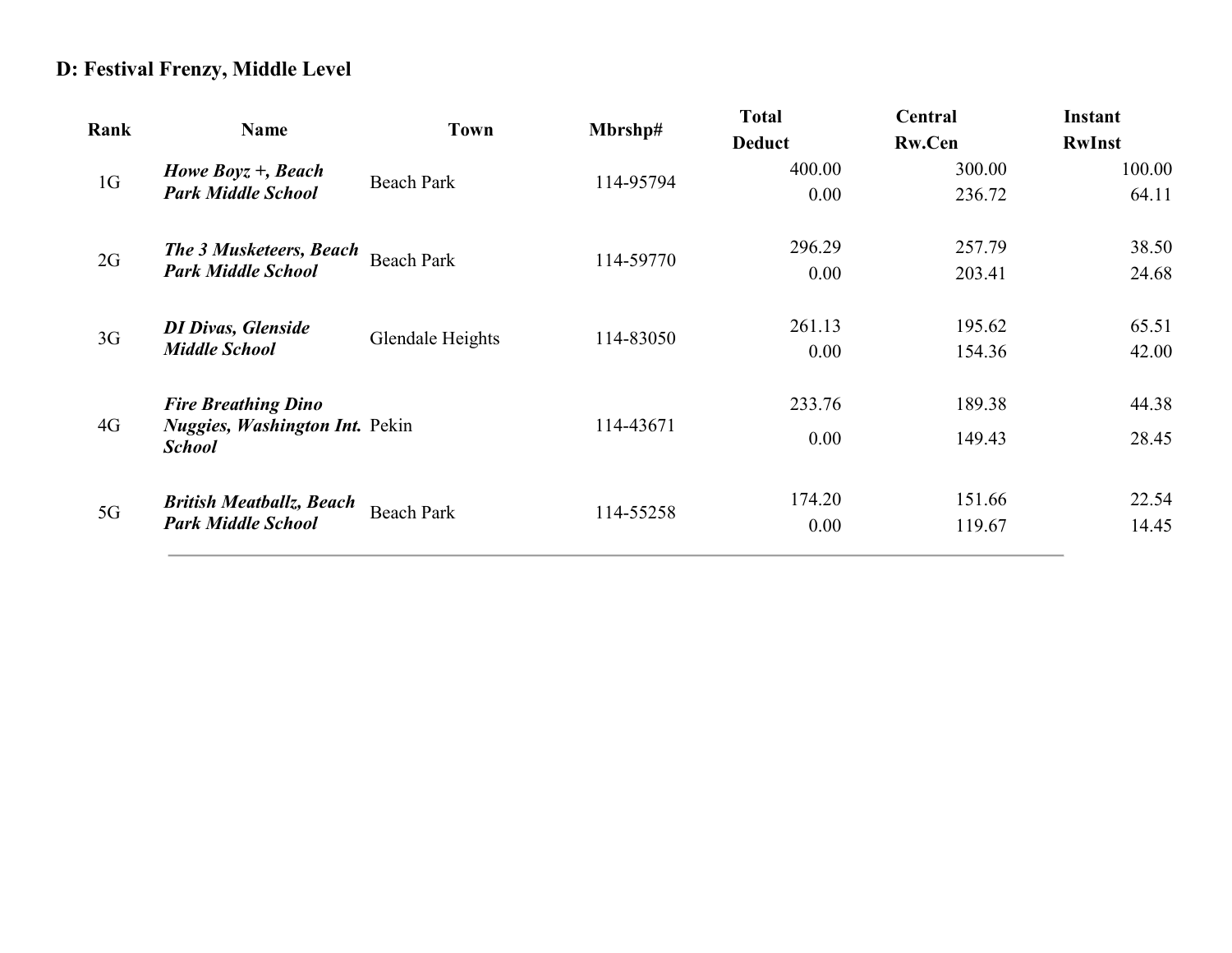### E: Roll With It

#### E: Roll With It, Elementary Level

| Rank           | <b>Name</b>                    | <b>Town</b>          | Mbrshp#   |               | <b>Total WHR</b> | <b>Bonus</b> | <b>Story</b> | Object                                       | <b>Choice Instant</b> |       |
|----------------|--------------------------------|----------------------|-----------|---------------|------------------|--------------|--------------|----------------------------------------------|-----------------------|-------|
|                |                                |                      |           | <b>Deduct</b> |                  |              |              | <b>RwBonus RwStory RwObject RwTCE RwInst</b> |                       |       |
|                | 99 cents, South Park           |                      |           | 309.25        |                  | 0.00         | 50.25        | 42.29                                        | 55.28                 | 81.43 |
| 1 <sub>G</sub> | <b>School</b>                  | Deerfield            | 114-21131 | 0.00          |                  | 0.00         | 35.56        | 33.68                                        | 36.55                 | 67.17 |
| 2G             | The Imaginators,               | Libertyville         | 114-21088 | 286.95        |                  | 25.00        | 33.91        | 25.97                                        | 51.42                 | 98.62 |
|                | Libertyville D70               |                      |           | 0.00          |                  | 25.00        | 24.00        | 20.68                                        | 34.00                 | 81.35 |
| 3G             | Lions Roar in the bus,         | <b>Buffalo Grove</b> | 114-32111 | 273.45        |                  | 25.00        | 59.42        | 45.00                                        | 60.00                 | 72.34 |
|                | The BGVH friends               |                      |           | 0.00          |                  | 25.00        | 42.05        | 35.84                                        | 39.67                 | 59.67 |
| 4G             | <b>DI Dominators, Walden</b>   | Deerfield            | 114-26631 | 264.10        |                  | 25.00        | 65.00        | 39.15                                        | 48.40                 | 65.87 |
|                | <b>School</b>                  |                      |           | 0.00          |                  | 25.00        | 46.00        | 31.18                                        | 32.00                 | 54.34 |
| 5G             | <b>The Nartastic Team,</b>     | Libertyville         | 114-60250 | 254.84        |                  | 50.00        | 29.93        | 17.59                                        | 47.05                 | 72.13 |
|                | Libertyville D70               |                      |           | 0.00          |                  | 50.00        | 21.18        | 14.01                                        | 31.11                 | 59.50 |
| 6G             | <b>DI Dragons, Wilson Int.</b> | Pekin                | 114-10746 | 251.52        |                  | 0.00         | 40.43        | 34.97                                        | 41.84                 | 78.01 |
|                | <b>School</b>                  |                      |           | 0.00          |                  | 0.00         | 28.61        | 27.85                                        | 27.66                 | 64.35 |
| 7G             | 7 S.T.E.A.M.Y. Stews,          | Northbrook           | 114-58354 | 229.89        |                  | 25.00        | 44.04        | 31.83                                        | 45.71                 | 76.19 |
|                | <b>Noggin Builders</b>         |                      |           | 0.00          |                  | 25.00        | 31.17        | 25.35                                        | 30.22                 | 62.85 |
| 8G             | <b>Prodigious-er Pancakes,</b> | Northbrook           | 114-96102 | 228.67        |                  | 0.00         | 45.37        | 36.00                                        | 56.82                 | 88.11 |
|                | <b>Noggin Builders</b>         |                      |           | 0.00          |                  | 0.00         | 32.11        | 28.67                                        | 37.57                 | 72.68 |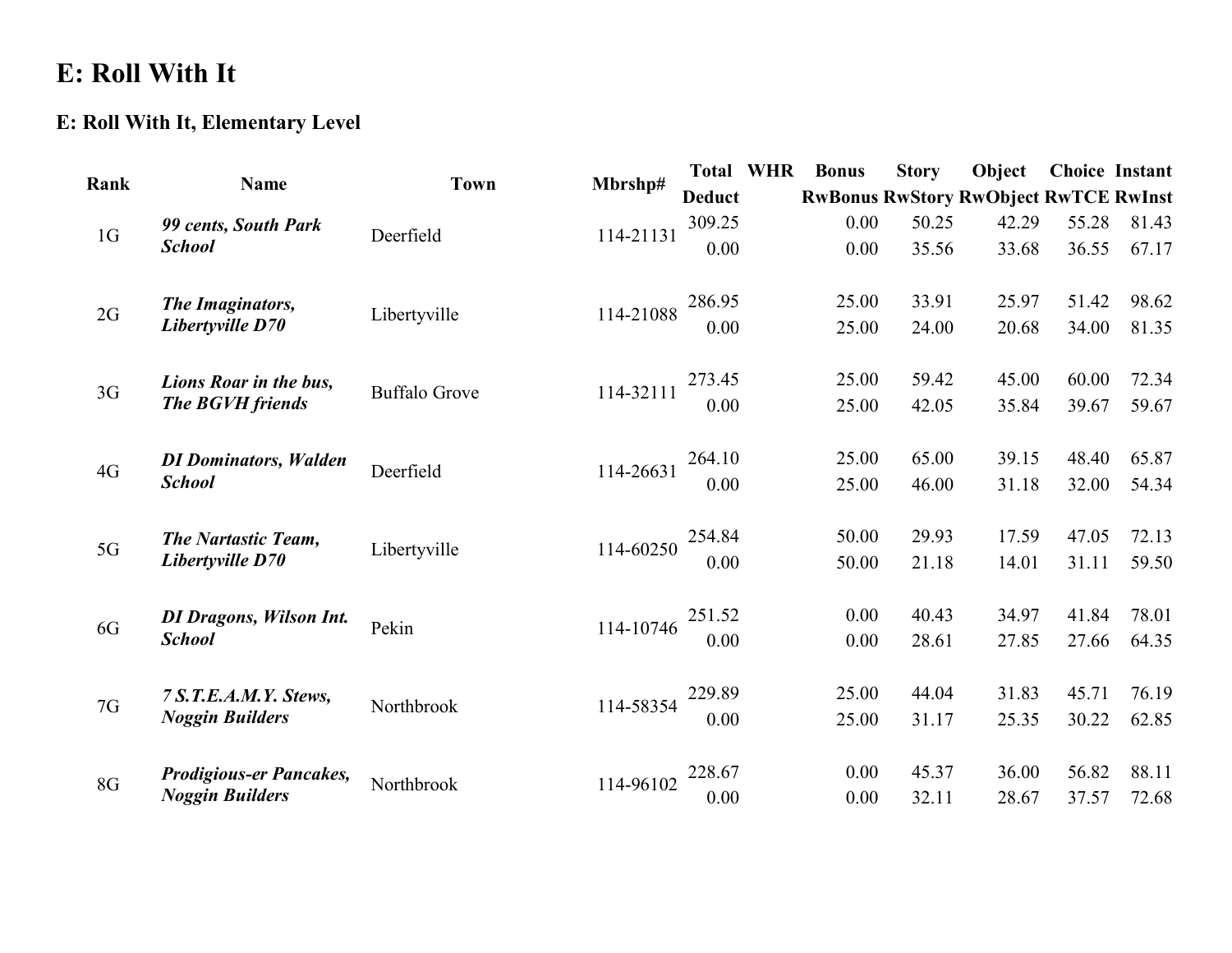| Rank | <b>Name</b>                                              | <b>Town</b>      | Mbrshp#   | <b>Total WHR</b> | <b>Bonus</b> | <b>Story</b> | Object                                       | <b>Choice Instant</b> |        |
|------|----------------------------------------------------------|------------------|-----------|------------------|--------------|--------------|----------------------------------------------|-----------------------|--------|
|      |                                                          |                  |           | <b>Deduct</b>    |              |              | <b>RwBonus RwStory RwObject RwTCE RwInst</b> |                       |        |
|      | <b>Knight Racers,</b>                                    |                  |           | 212.09           | 25.00        | 33.98        | 34.13                                        | 49.23                 | 64.67  |
| 9G   | <b>Immaculate Conception</b><br><b>Grade School</b>      | Elmhurst         | 114-21286 | 0.00             | 25.00        | 24.05        | 27.18                                        | 32.55                 | 53.35  |
|      | Fuzzy McZoo,                                             |                  |           | 193.89           | 25.00        | 27.95        | 25.12                                        | 14.29                 | 100.00 |
| 10GT | <b>Immaculate Conception</b><br><b>Grade School</b>      | Elmhurst         | 114-06609 | 0.00             | 25.00        | 19.78        | 20.01                                        | 9.45                  | 82.49  |
| 10GT | <b>Team Anything, Walden</b>                             | Deerfield        | 114-49625 | 192.93           | 25.00        | 25.45        | 17.39                                        | 25.35                 | 82.45  |
|      | <b>School</b>                                            |                  |           | 0.00             | 25.00        | 18.01        | 13.85                                        | 16.76                 | 68.01  |
|      | <b>Galactic Galaxies, South</b>                          |                  |           | 191.20           | 50.00        | 39.88        | 19.06                                        | 33.76                 | 47.48  |
| 11G  | <b>Park School</b>                                       | Deerfield        | 114-36193 | 0.00             | 50.00        | 28.22        | 15.18                                        | 22.32                 | 39.17  |
| 12G  | <b>Seal Team 7, Immaculate</b>                           | Elmhurst         | 114-37005 | 168.30           | 25.00        | 33.38        | 36.01                                        | 36.12                 | 37.79  |
|      | <b>Conception Grade School</b>                           |                  |           | 0.00             | 25.00        | 23.62        | 28.68                                        | 23.88                 | 31.17  |
| 13G  | <b>Washington Giants,</b><br><b>Maywood-Melrose Park</b> | Melrose Park     | 114-55238 | 127.35           | 25.00        | 31.17        | 8.17                                         | 11.09                 | 51.92  |
|      | <b>District 89</b>                                       |                  |           | 0.00             | 25.00        | 22.06        | 6.51                                         | 7.33                  | 42.83  |
| 14G  | <b>Exotic Storytellers,</b>                              | Melrose Park     | 114-37680 | 58.94            | 0.00         | 16.11        | 11.10                                        | 0.00                  | 31.73  |
|      | <b>Maywood-Melrose Park</b><br><b>District 89</b>        |                  |           | 0.00             | 0.00         | 11.40        | 8.84                                         | 0.00                  | 26.17  |
|      | California Anime, Carole                                 |                  |           | 56.81            | 25.00        | 8.15         | 0.00                                         | 0.00                  | 23.66  |
| 15G  | <b>Robertson Center for</b><br><b>Learning</b>           | Chicago Illinois | 114-34030 | 0.00             | 25.00        | 5.77         | 0.00                                         | 0.00                  | 19.52  |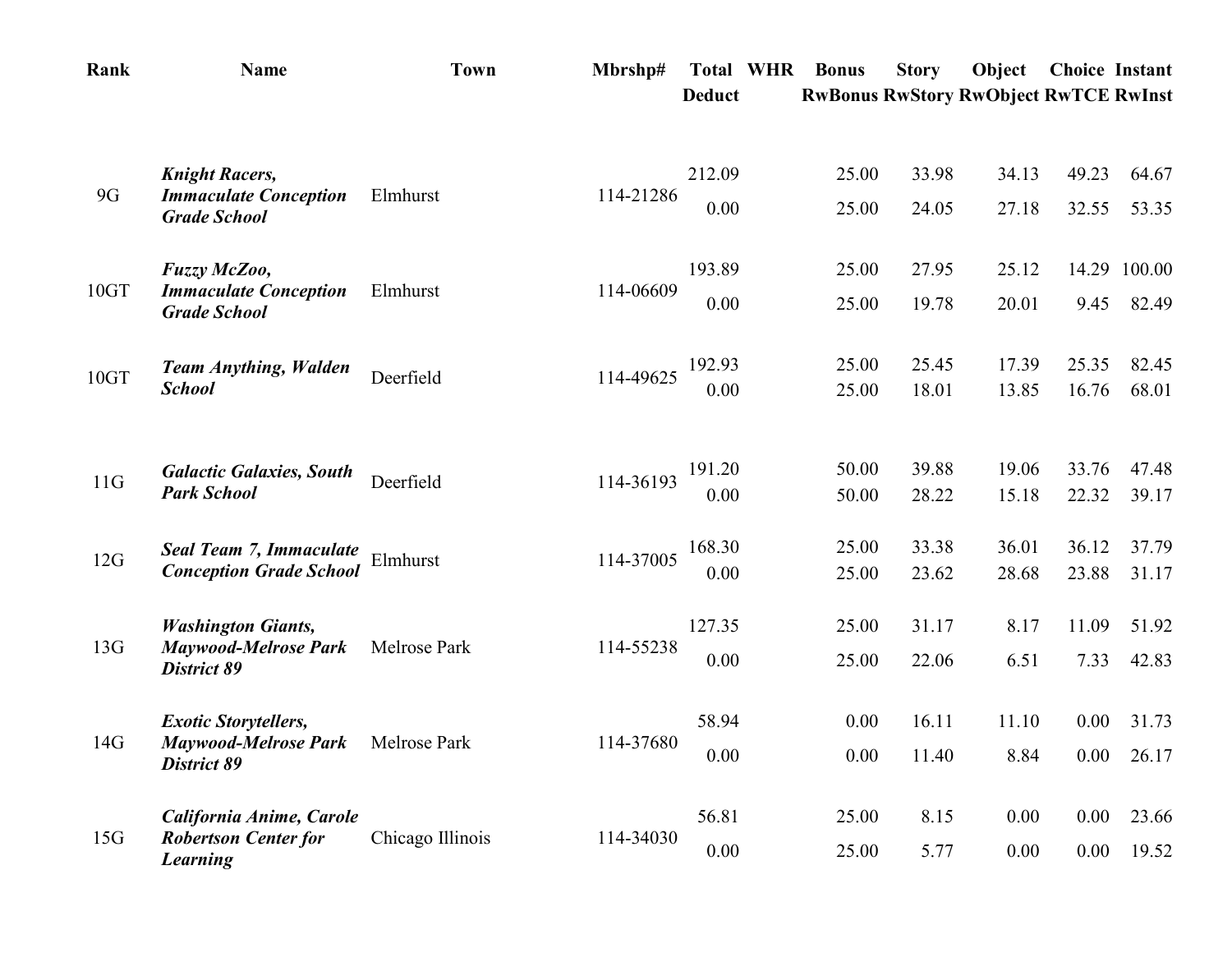| 16G | <b>Bob the Builder's</b><br><b>Builders, McKenzie</b><br>Elementary | Wilmette     | 114-94931 | 41.82<br>0.00 | 0.00<br>0.00 | 0.00<br>0.00 | 0.00<br>0.00 | 0.00<br>0.00 | 41.82<br>34.50 |
|-----|---------------------------------------------------------------------|--------------|-----------|---------------|--------------|--------------|--------------|--------------|----------------|
| G   | <b>Team Eagles, Maywood-</b><br><b>Melrose Park District 89</b>     | Melrose Park | 114-77482 | 15.57<br>0.00 | 0.00<br>0.00 | 0.00<br>0.00 | 0.00<br>0.00 | 0.00<br>0.00 | 15.57<br>12.84 |

#### E: Roll With It, Middle Level

|                |                                                     |             |           | <b>Total WHR</b> | <b>Bonus</b> | <b>Story</b> | Object                                       | <b>Choice Instant</b> |        |
|----------------|-----------------------------------------------------|-------------|-----------|------------------|--------------|--------------|----------------------------------------------|-----------------------|--------|
| Rank           | Name                                                | <b>Town</b> | Mbrshp#   | <b>Deduct</b>    |              |              | <b>RwBonus RwStory RwObject RwTCE RwInst</b> |                       |        |
|                | <b>6 Little Fishies, Caruso</b>                     |             |           | 394.09           | 50.00        | 60.68        | 43.41                                        | 60.00                 | 100.00 |
| 1 <sub>G</sub> | <b>Middle School</b>                                | Deerfield   | 114-28487 | 0.00             | 50.00        | 44.34        | 31.84                                        | 46.54                 | 41.67  |
|                | <b>The Old Fashioned</b>                            |             |           | 310.16           | 50.00        | 65.00        | 45.00                                        | 56.57                 | 81.59  |
| 2G             | <b>Octopuses, Noggin</b><br><b>Builders</b>         | Northbrook  | 114-48969 | 0.00             | 50.00        | 47.50        | 33.01                                        | 43.88                 | 34.00  |
|                | <b>Team Floofy, Caruso</b>                          |             | 114-76859 | 301.89           | 50.00        | 46.98        | 38.63                                        | 46.98                 | 66.40  |
| 3G             | <b>Middle School</b>                                | Deerfield   |           | 0.00             | 50.00        | 34.33        | 28.34                                        | 36.44                 | 27.67  |
|                | <b>Salty Seagulls,</b>                              |             |           | 287.16           | 50.00        | 60.28        | 43.19                                        | 56.57                 | 56.40  |
| 4G             | <b>Immaculate Conception</b><br><b>Grade School</b> | Elmhurst    | 114-71348 | 0.00             | 50.00        | 44.05        | 31.68                                        | 43.88                 | 23.50  |
|                | <b>DI Divas, Westchester</b>                        |             |           | 275.45           | 50.00        | 58.31        | 44.32                                        | 52.42                 | 64.79  |
| 5G             | <b>Middle School</b>                                | Westchester | 114-64863 | 0.00             | 50.00        | 42.61        | 32.51                                        | 40.66                 | 27.00  |
|                |                                                     |             |           | 247.33           | 25.00        | 56.27        | 44.09                                        | 50.70                 | 70.79  |
| 6G             | <b>The Optimizers</b>                               | Deerfield   | 114-35746 | 0.00             | 25.00        | 41.12        | 32.34                                        | 39.33                 | 29.50  |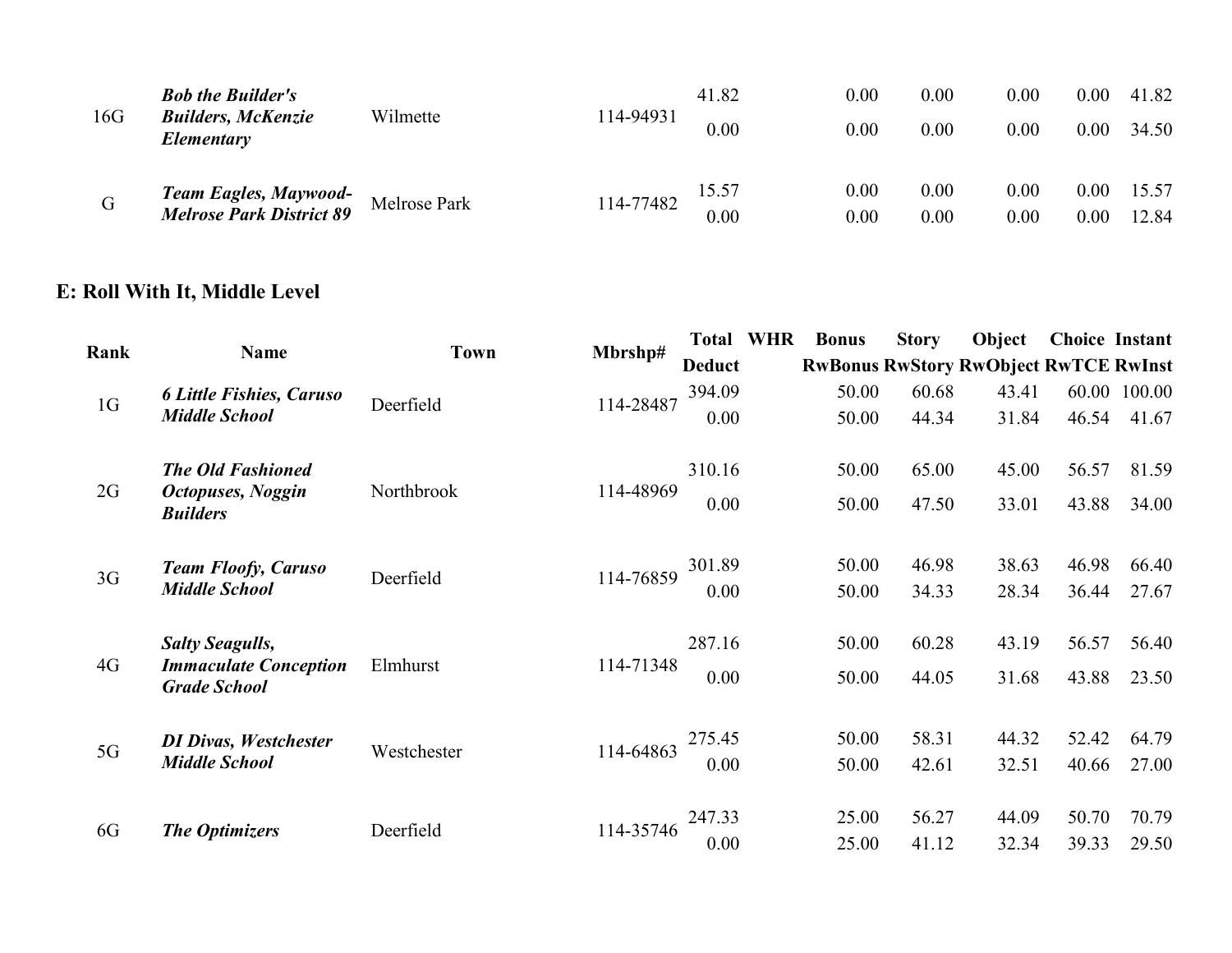| 7G | <b>The Lockers, Noggin</b> | Northbrook | 168.92<br>$14 - 23949$ |      | 0.00 | 45.31 | 29.32 | 40.55 | 53.20 |
|----|----------------------------|------------|------------------------|------|------|-------|-------|-------|-------|
|    | <b>Builders</b>            |            | l 4-                   | 0.00 | 0.00 | 33.11 | 21.51 | 3145  | 22.17 |

#### E: Roll With It, ML-Iowa Level

| Rank | <b>Name</b>          | <b>Town</b> | Mbrshp#              |               | <b>Total WHR</b> | <b>Bonus</b> | <b>Story</b> | <b>Object</b> Choice Instant                 |              |
|------|----------------------|-------------|----------------------|---------------|------------------|--------------|--------------|----------------------------------------------|--------------|
|      |                      |             |                      | <b>Deduct</b> |                  |              |              | <b>RwBonus RwStory RwObject RwTCE RwInst</b> |              |
| 1G   | Promoment, Maharishi | Fairfield   | $112-93267$ $350.00$ |               |                  | $0.00\,$     | 65.00        | 45.00                                        | 60.00 100.00 |
|      | <b>School</b>        |             |                      | 0.00          |                  | 0.00         | 25.77        | 19.01                                        | 27.12 32.17  |

#### E: Roll With It, Secondary Level

| Rank           | <b>Name</b>                   | Mbrshp#<br>Town   |           |               | <b>Total WHR</b> | <b>Bonus</b> | Story |                                              | <b>Object Choice Instant</b> |              |
|----------------|-------------------------------|-------------------|-----------|---------------|------------------|--------------|-------|----------------------------------------------|------------------------------|--------------|
|                |                               |                   |           | <b>Deduct</b> |                  |              |       | <b>RwBonus RwStory RwObject RwTCE RwInst</b> |                              |              |
| 1 <sub>G</sub> | <b>Creative Creators, Elk</b> | Elk Grove Village | 114-87210 | 320.00        |                  | 50.00        | 65.00 | 45.00                                        |                              | 60.00 100.00 |
|                | <b>Grove High School</b>      |                   |           | 0.00          |                  | 25.00        | 37.39 | 24.51                                        |                              | 36.45 26.50  |

#### E: Roll With It, SL-Iowa Level

| Rank           | <b>Name</b>                     | Mbrshp#<br><b>Town</b> | <b>Total WHR</b> | <b>Bonus</b>  | <b>Story</b> | <b>Object</b> Choice Instant |                                              |              |
|----------------|---------------------------------|------------------------|------------------|---------------|--------------|------------------------------|----------------------------------------------|--------------|
|                |                                 |                        |                  | <b>Deduct</b> |              |                              | <b>RwBonus RwStory RwObject RwTCE RwInst</b> |              |
| 1 <sub>G</sub> | <b>Instantly Irreplaceable,</b> | Fairfield              | 112-17331        | 350.00        | 0.00         | 65.00                        | 45.00                                        | 60.00 100.00 |
|                | Maharishi School                |                        |                  | 0.00          | 0.00         | 44.22                        | 22.85                                        | 40.56 59.33  |